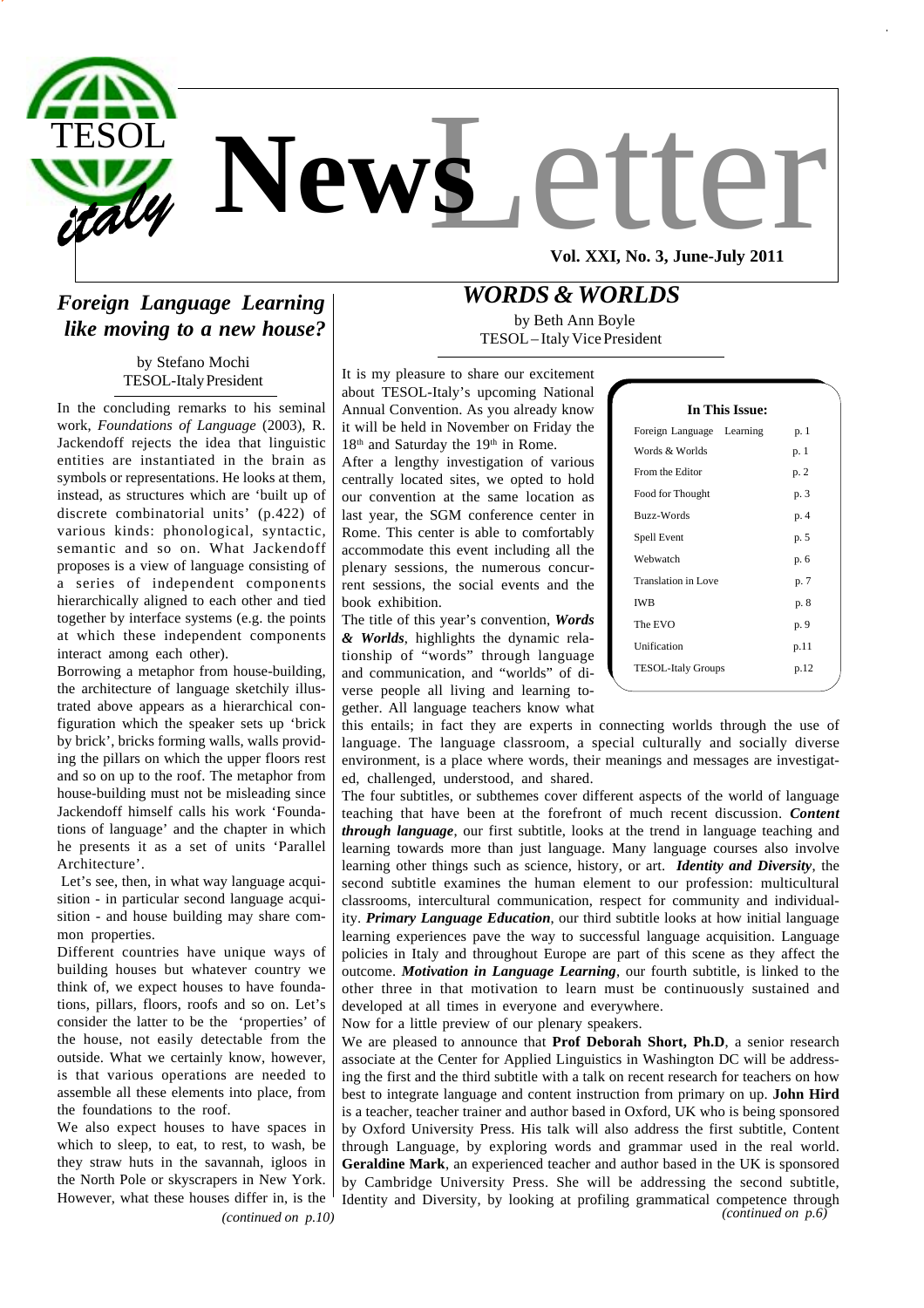TESOL Italy Newsletter *è un bollettino informativo a circolazione interna dell'associazione TESOL-Italy. Non è in vendita, ma viene distribuito gratuitamente ai membri dell'associazione. Supplemento a Perspectives, Fall 2008* **TESOL-ITALY** Via Boncompagni, 2 00187 Roma. Tel 06 4674 2432 fax 06 4674 2478 e-mail: tesolitaly@gmail.com web page: www.tesolitaly.org *TESOL-Italy membership dues for the year 2011: 1) ordinary members:* • 25,00*; 2) students under 30 and SSIS students:• 15,00; 3) supportes, schools, universities, agencies:• 60,00 (including subscription to* EnglishTeaching Forum). Subscription to English Teaching Forum *(4 yearly issues): • 15,00.* **TESOL Italy Newsletter**

Editor*: Daniela Cuccurullo. danielacuccurullo@virgilio.it* Editorial board: *Beth Ann Boyle, Lucilla Lopriore, Mary Beth Flynn, Marina Morbiducci, Stefano Mochi, Franca Ricci Stephenson, Romina Noce, Anna Rosa Iraldo.* DTP Claudio Giacinti

TESOL-Italy's mission is to develop the expertise of those involved in teaching English to speakers of other languages, and to foster professional growth and active participation in language teaching. Its mission includes promoting community understanding of the role of language in a progressively changing environment while respecting individuals' language rights.

To achieve this TESOL-Italy • encourages access to and standards for English language instruction, professional preparation, continuing education

and student programs; • links groups to enhance communication among language specialists;

• produces high quality programs, services and products

• promotes advocacy to further the profession.

#### **TESOL (Teachers of English to Speakers of Other Languages) Italy**

TESOL-Italy, an affiliate of TESOL International, founded by Mary Finocchiaro, is a non-profit organization of teachers of English in Italy. Its purposes are to stimulate professional development, to disseminate information about research, books and other materials related to English, and strengthen instruction and research.

TESOL-Italy organizes a national convention every year .

Members receive *TESOL-Italy Newsletter* and *Perspectives,* the academic journal of the association.

**Officers:** Stefano Mochi *President*; Beth Ann Boyle *Vice President*; Lina Vellucci *Second Vice President*; Raffaele Sanzo (MIUR) *Honorary President*; Patrizia Petruccetti *Office Assistant* (currently Romina Noce).

**Ex officio members:** *David Mees*, Cultural Attaché, Public Affairs Section, U.S. Embassy, Rome; *Maria Paola Pierini*, Cultural Affairs Assistant, Public Affairs Section, U.S. Embassy, Rome.

**Executive Committee:** TizianaBriscese,Elisabetta Burchietti, Letizia Cinganotto, Paolo Coppari (*President 2000-2002)*, Letizia Corbucci, Daniela Cuccurullo, Gabriella D'Amico, Rosanna FiorentinoMorozzo *(President 1998-2000)*, Mary Beth Flynn *(President 2006-2008)*, Maria Pia Foresta, EnricoGrazzi *(President 2002-04)*, Annarosa Iraldo Invernizzi *(President 1994- 96)*,Ritana Leo, LucillaLopriore *(President 1996-98)*, Maria Grazia Maglione, Rosella Manni, Paola Mirti, Marina Morbiducci

(*President 2008-2010),* Carroll Mortera *(President 2004-2006),* Franca Ricci Stephenson *(President 1992-94)*, Simonetta Romano, Cosma Siani *(President 1990-92)*.

**National Committee:** Executive Committee members and: *Anna Maria Basiricò,* Agrigento; *Gary Belayef*, Perugia; *Daniela Calzoni*, Arezzo; *Daniela Cuccurullo,* Napoli; *Maria Irene Davì,* Messina; *Maria Donata Fragassi*, Foggia; *Maurizio Giacalone*, Marsala, TP; *Annavaleria Guazzieri,* Venezia; *Esterina La Torre*, Mondragone, CE; *Anna Mazzeo*, Benevento; *Anna Maria Nanni,* L'Aquila; *Maria Antonietta Ortenzi,* Roma; *Viviana Padovano,* Caserta; *Ninfa Pagano,* Palermo; *Luisa Pantaleoni*, Bologna; *Erricoberto Pepicelli*, Beltiglio, BN; *Anna Franca Plastina*, Rende, CS; *Giovanna Saggio*, Caltanissetta; *Paola Vettorel,* Venezia.

## *From the Editor's Table*

# "**In vacant or in pensive mood"**

by Anna Rosa Iraldo Invernizzi

Which is the best word to use when we want to wish somebody a restful and happy period far from everyday worries? Browsing Wikipedia or a paper or online dictionary we find 'holiday':"the word *holiday* comes from the Old English word *haligdaeg*. The word originally referred only to special religious days. In modern use, it means any special day of rest or relaxation, as opposed to normal days away from work or school" (Wikipedia).

Or we look up the word 'vacation' in the Oxford Dictionary and we find:"(US)any of the intervals between terms in universities and law courts; the long vacation (in the summer)". But the full meaning of what this period should be is conveyed by the Italian "vacanza: da *vacante*, dal verbo *vacare*, latino vacãre, esser vuoto"(Wikipedia).

It is this idea of 'essere vuoto' that I find most appealing.

If we are 'vuoti'/void/empty, we can make room for the 'new' and get ready to start another school year with a renewed, refreshed attitude.We can get ready for the November convention as Boyle suggests in her article or, as Stephenson says in her 'Food 4 thought', look at news articles from the perspective of a teacher who wants to start a *process [which] may disrupt the normative patterns of society and open up spaces for new voices to be heard;* in this way we can keep motivation high as Lopriore's 'Buzz Word' recommends.

Plenty of suggestions and materials can be found and critically read in this first newsletter completely under the responsibility of the new editor, ranging from the reflections of TESOL-Italy president's article to the prompts for teachers of Corbucci's 'Webwatch', and from the teachers' manifold experiences with students – see the 'Creative Writing Contest' by Ortenzi and Maglione, the 'Spellevent Report' by Vellucci or Morbiducci's 'Parallel Stories' - to the updating on technology by Ciaffaroni and by the EVO group.

All this needs new room in our minds. So, buone vacanze!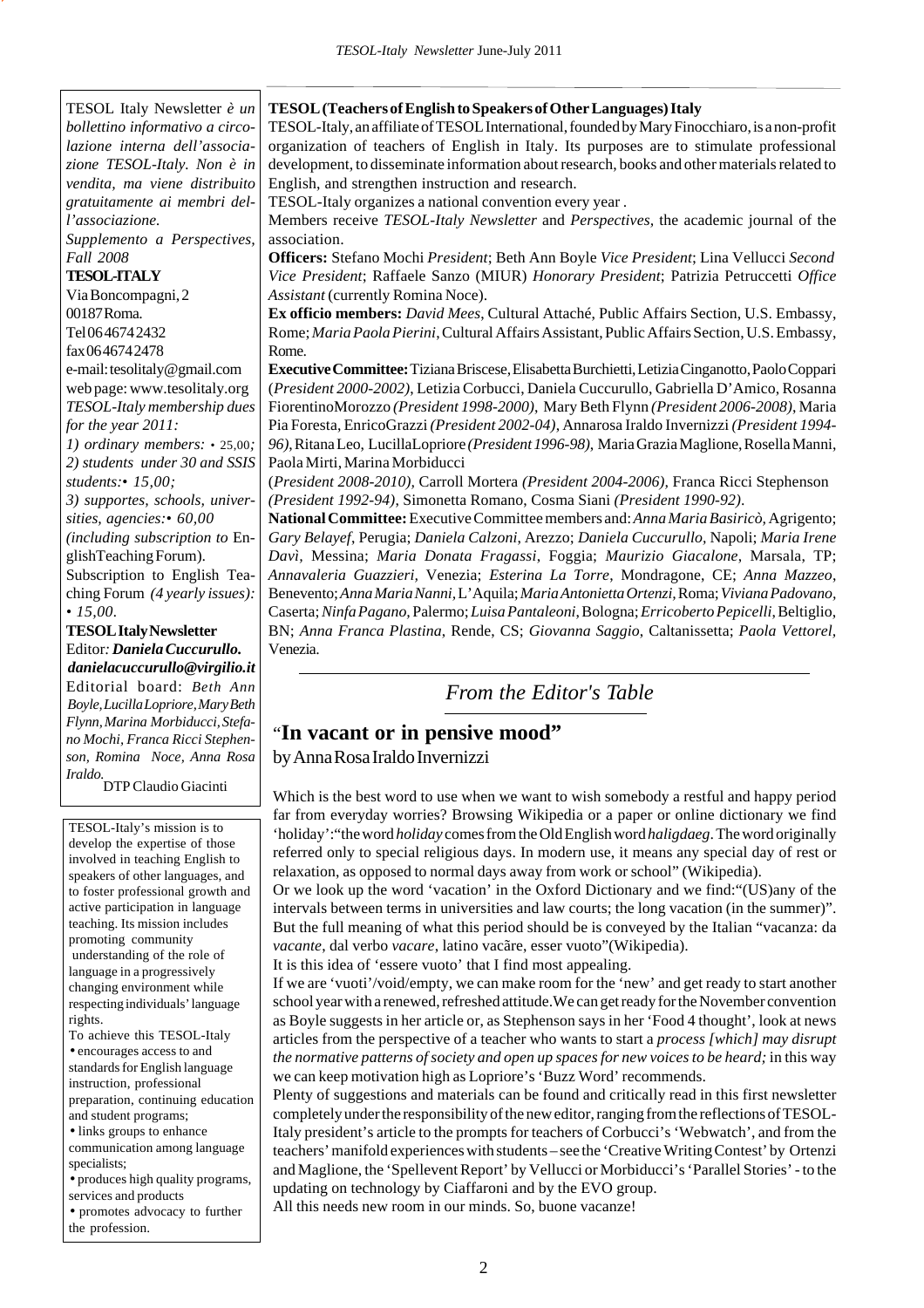

# *Food for thought*

*From TESOL publications*



**More About Critical Thinking: Reading Strategies to Build a Critical Literacy Classroom**

#### *by Franca Ricci Stephenson*

Throughout the years TESOL Italy has indicated teachers the importance of exposing students to meaningful activities with the aim of developing their language competence. We have focussed on the nature of reading and the process it entails, we have insisted on the importance of reading strategies in our training courses, we have repeatedly suggested integrating listening, speaking and writing with reading. Therefore, we are not totally surprised by the article published in the latest issue of TESOL Journal dated March 2011, "*Using News Articles to Build a Critical Literacy Classroom in an EFL Setting*", by Yujong Park 1, about developing reading strategies and critical thinking. What I found worth considering is exactly the fact that it links reading strategies and critical thinking. Not a new concept, but one teachers should not forget or neglect. As we wrote in February's Newsletter, quoting John Beautmont on TESOL Journal of December 2010, "*critical thinking is not a fad or trend and needs to be studied and developed, as it represents a real challenge to teachers*".

In her article Ms Park reports on a research carried in an EFL reading class in which students "read and respond" to articles from The New Yorker. The research shows that "*when taught to be critical readers of the text, the EFL participants were able to actively use linguistic resources from the article as well as their own cultural and personal experience to support their ideas and raise questions*." Magazine articles supply the linguistic material to develop both the linguistic competence and the students' culture and personal experience. EFL readers, therefore, far from being passive readers, can be stimulated to express their opinions through debates and response papers. Appropriate reading strategies may lead students not only to read a text, but also to respond to its challenges through writing or discussion.

The research was carried out in South Korea, with the assumption that teaching reading should involve meaningful practice. Newspapers and magazines were chosen as they offer interesting topics which can be discussed in critical conversations in class, with the possibility of developing various cultural and personal interpretations.

In South Korea English is apparently the most important tool for dealing with global communication, and one of the issues the research investigated was "*how including critical literacy pedagogy in the EFL classroom through a variety of textual practices, including reading news articles, interacting with peers, and writing reaction papers, may help create awareness of normative patterns of society [....] In fact, when teachers share critical texts with students and talk with them about the issues raised in the readings, the process may disrupt the normative patterns of society and open up spaces for new voices to be heard."*

The research analyses the steps taken in the EFL critical literacy reading classroom, the way the students engaged in critical thinking through the processes of interaction and writing about the article, and draws conclusions about the benefits and challenges of building a critical literacy curriculum.

The articles selected contained several critical topics, but the report was limited to the discussion about the very delicate issue of "brain-enhancing" drugs. The students were asked to read articles about this topic, where different opinions were voiced: supporters of brain-enhancing drugs argue that these drugs allow people to reach their full potential, while critics warn that the drugs have not been tested for off-label uses and that some may be addictive or harmful.

The research followed the format of action research, as "*action research refers to the type of teacher-initiated research in which teachers look critically at their classrooms for the purpose of improving their own teaching and enhancing the quality of student learning*". The critical issue presented in the article raised wide and active discussions, guided by questions prepared by the "discussion leaders" in collaboration with the teacher. "*Unlike simple comprehension questions, these questions 2 required students to be critically responsive to the issues presented in the article. Not only did students have to understand the article, they also had to apply what they read to their own situational contexts. In answering these questions, for example, students had to think about the differences and similarities between Korean and U.S. societies. In the process, they also became aware of the competitive Korean educational context."*

The action research shows also that the students improved their use of the language in supporting their views; for example, they learned how to distance themselves from opinions through the use of conditionals and adverbs and included cultural and personal experience to support their main claim, while recycling lexical items from the article.

With her report Ms. Park strongly reinforces our belief that newspaper and magazine articles can be useful pedagogical tools for promoting critical thinking in the EFL reading classroom.

I would like to close quoting from the article a few lines I strongly agree with:

*"As society continues to evolve into a more globalized world, teaching higher order skills to students will be required for the workforce of the future. Because it is so important that students be able to think and process at the levels of analysis, synthesis, evaluation, and interpretation, developing these skills must not be lost in the broader context of simple comprehension. In this sense, this article provides a meaningful contribution to future directions for teaching literacy*

*(continued on p.6)*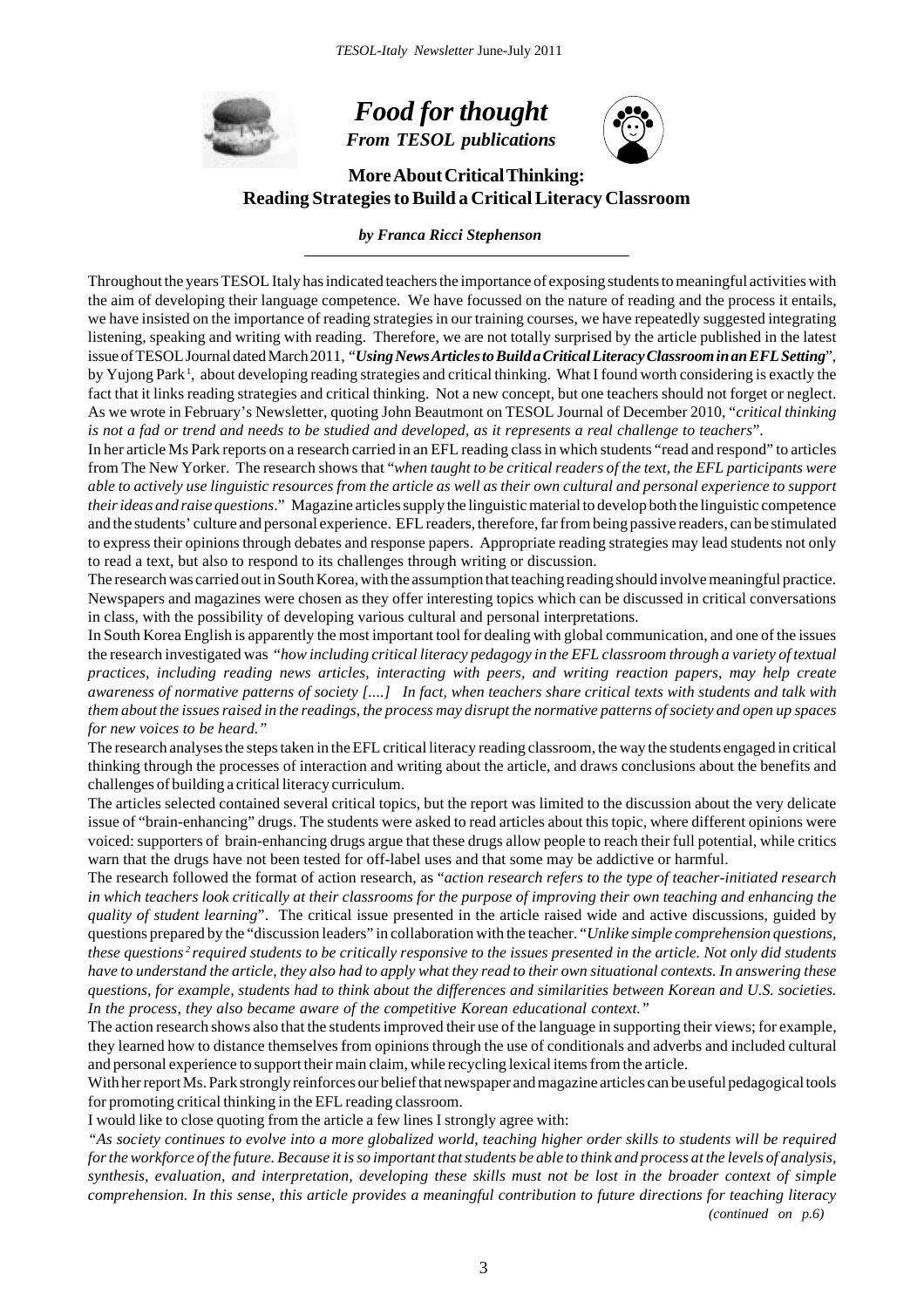

 Buzz-word of the day: **Motivation**

Motivation is among the factors that influence the outcome of foreign language learning and it has been widely acknowledged by both practitioners and researchers as a critical determinant of success in language learning. From the well known research studies by Gardner and Lambert (1972) in the last 40 years there have been several studies on learner motivation strongly supporting this evidence. Gardner and Lambert study showed that success in language acquisition is largely dependent upon the learner's affective orientation towards the target culture.

What is motivation? Well, in foreign language learning motivation is defined as the learner's orientation with regard to the goal of learning a second language. It is a variable difference as a learner's motivation may change over time as a result of external factors.

Gardner and Lambert drew a clear distinction between 'integrative' and 'instrumental' motivation.

Integrative motivation is "a high level of drive on the part of the individual to acquire the language of a valued secondlanguage community in order to facilitate communication with that group" (Gardner, et al. 1976: 199). The learner's attitude to and interest in the target language is so strong that s/he would like to fully integrate into the language community. Instrumental motivation on the contrary refers to the learner's interest in the effects of learning a language, specifically that of an external reward such as getting a better job.

Up to 1990, L2 motivation was mainly researched within a social psychological approach and operationalized to subsume three components: desire, intensity, and attitude. During the 1990s, researchers started referring to cognitively oriented motivational theories. The construct of L2 motivation was then broadened to acknowledge and include concepts as self-efficacy belief, intrinsic and extrinsic motivation, and expectancy of success.

However, most of the motivational theories fail to take into account the dynamic and temporal nature of motivation. Learners' initial motivation to learn an L2 is difficult to be sustained and often declines over time (Dörnyei & Csizér, 2002). "Motivation is more than simply arousing interest. It also involves sustaining that interest and investing time and energy into putting in the necessary effort to achieve certain goals" (Williams & Burden, p. 121). In summary, motivation is multidimensional in nature and it rarely remains constant in practice.

New theories about motivation have shifted towards the analysis of language identity, a tendency welcome by those who asked for more qualitative research. "It would be important now to focus on the close relationship between identity processes and motivational processes and on how engagement in learning might be linked to membership in an imagined or real community". (Dörnyei & Ushioda, 2010)

#### *References*

Clement, R. Dörnyei, Z. & Noel, K. A. (1994). "Motivation, selfconfidence, and group cohesion in the foreign language classroom". *Language learning*. 44(3). 417-448.

Crookes, G. & Schmidt R. (1991). "Motivation: Reopening the research agenda". *Language Learning*. 41 (4). 469-512.

Deci, E. & Ryan, R. (1985). *Intrinsic Motivation and Self-Determination in Human Behaviour*. New York: Plenum.

Dörney, Z. (1990). "Conceptualizing motivation in foreignlanguage learning". *Language Learning*. 36. 1-25.

Dörney, Z. (1994). "Motivation and motivating in the foreign language classroom". *Modern Language Journal*. 78. 273- 284.

Dörney, Z. (2001). *Teaching and Researching Motivation*. Longman: Pearson Education Limited.

Dörney, & Ushioda, (2010). *Teaching and Researching Motivation*. Longman: Pearson.

Ely, C. (1986) Language learning motivation: A descriptive and causal analysis. *The Modern Language Journal.* 70 (1), 28-35

Gardner, R. (1976). "Second Language Learning: A Social Psychological Perspective". *The Canadian Modern Language Review*. 32. 199.

Gardner, R. (1985). *Social Psychology and Second Language Learning*. London: Arnold.

Gardner, R. & P. Macintyre. (1991). "An instrumental motivation in language study: Who says it isn't effective". *Studies in Second Language Acquisition*. 13. 57-72.

Gardner, R. & W. Lambert (1972). *Attitudes and Motivation in Second Language Learning*. Boston: Newbury.

Mihaljevi Djigunovi, J. (2009) Impact of learning conditions on young FL learners' motivation. In M. Nikolov (ed) *Early learning of modern foreign languages. Processes and outcomes* (pp. 75-89). Bristol, UK: Multilingual Matters.

Nikolov, M. (1999) "Why do you learn English?" "Because the teacher is short": A study of Hungarian children's foreign language learning motivation. *Language Teaching Research*.*,* 3 *(1)*, 33-65.

Williams, M., & Burden, R. (1997). *Psychology for language teachers*. Cambridge: Cambridge University Press.

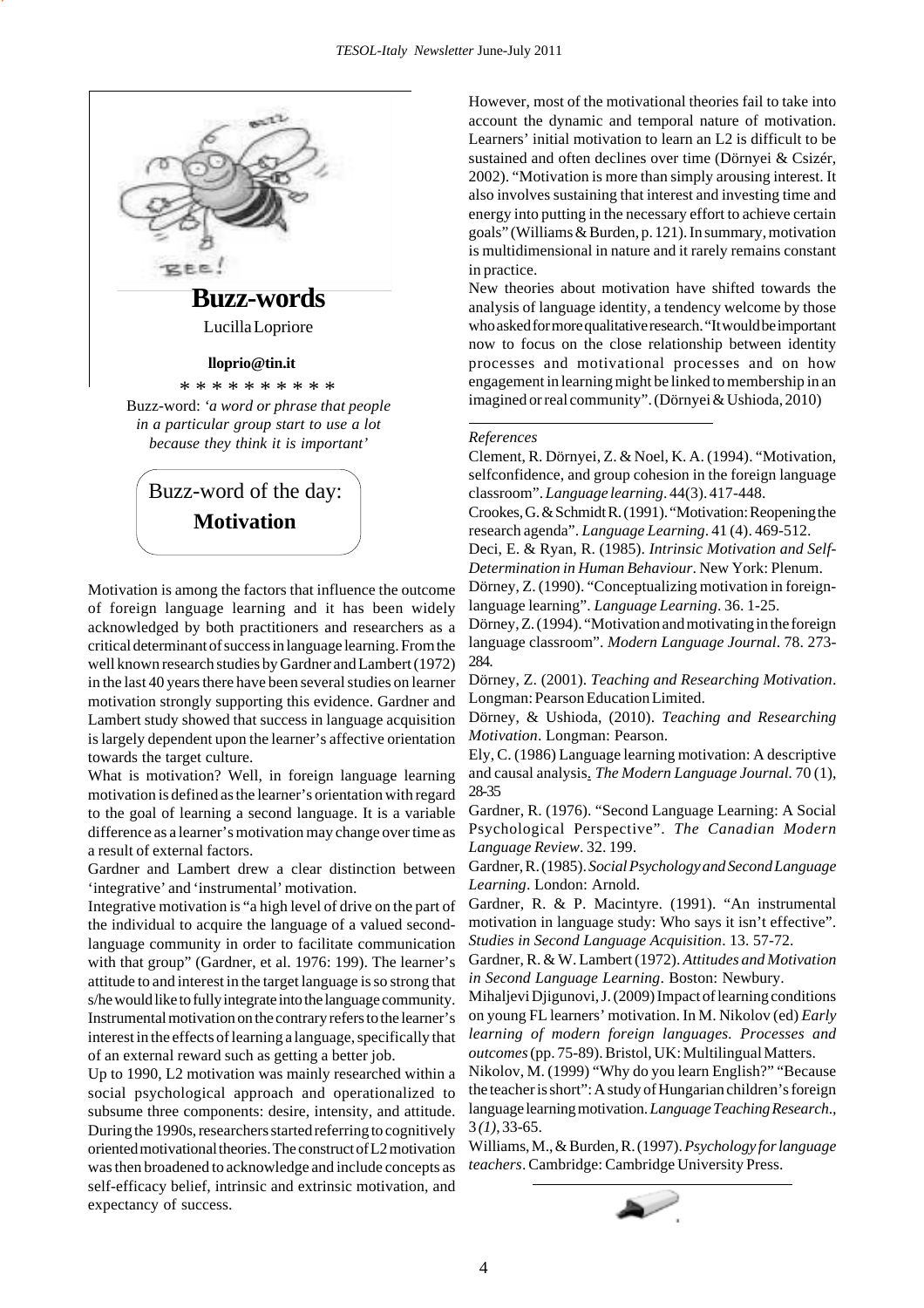

## 42 students compete in local round of Third Annual **Global SpellEvent** Championship

### *by Lina Vellucci*

On 7th May 2011, TESOL-Italy hosted 42 students in the 1. Liceo Scientifico Statale 'Ettore Majorana', Orvieto local round of the Global SpellEvent, a worldwide Scalo, Terni English language spelling competition. This year 2. Liceo Artistico Statale di Latina, Latina students from 7 schools from Rome, L'Aquila, Orvieto 3. Liceo Scientifico Statale 'A. Bafile', L'Aquila at I.T.T 'C. Colombo' in Rome, Italy.

The local champion of this year's event was **Nicola** 5. Istituto Tecnico Commerciale 'Vittorio Veneto', Latina **Bovenzi** from liceo Artistico Statale di Latina

Students from around the world will compete during L'Aquila participate in the Third Annual Global SpellEvent Championship, to be staged in August 2011 in New Here follows a list of the staff. York City, New York, USA.

The Global SpellEvent Championship is sponsored by Germany: Ms. Anja Heinig Franklin Electronic Publishers, Inc., in partnership TESOL Board Member Judge: Mrs. Diane Carter with Teachers of English to Speakers of Other TESOL Staff Member Judge: Mr. John Segota Languages, Inc. (TESOL), and TESOL-Italy.

participating countries and has grown to 15 countries Mr. Paolo Coppari in 2011. The participating countries for 2011 are Scorekeepers: Ms. Mary Beth Flynn and Anja Heinig Argentina, Brazil, Czech Republic, Chile, China, France, Germany, Italy, Mexico, Russia, Senegal, South Korea, Turkey, and the United Emirates.

In order to compete at the local event, the students, age 15 and under, qualified for participation by competing To prepare for the event, Franklin provided each school Championship, please visit: **www.spellevent.org**with a participation kit, which included Franklin handheld electronic English dictionaries and copies of Merriam-Webster's Advanced Learner's Dictionary, which is the source for all words used in the competition. The Merriam-Webster's Advanced Learner's Dictionary is designed to be a resource for both teachers and students of English as a secondary language, as it contains over 100,000 words and phrases, drawings, illustrations, and usage examples to help students learn English.

The local event hosted by TESOL-Italy featured students from the following schools:

- 
- 
- and Latina participated in the event, which took place 4. Istituto d'Istruzione Superiore Statale 'Vittoria Colonna', Roma
	-
	- 6. Istituto Istruzione Superiore Statale 'D. Cotugno',
- the months of April and May to earn the opportunity to 7. Istituto Istruzione Superiore 'Via Salvini, 24', Roma

Franklin Representative/ Marketing Manager/Franklin

Host: Mrs. Beth Ann Boyle

The Global SpellEvent began in 2009 with seven Pronouncers: Mrs. Rosanna Fiorentino Morozzo and

Franklin Distributor Italy Business Development Italy: Mr. Antonio Barbieri

Tesol-Italy 2011 SpellEvent Coordinator: Ms. Lina Vellucci

in some initial rounds of competition in their schools. For more details on the **Global Spell Event**



## **About Franklin**

Franklin Electronic Publishers, Inc., is a world leader in electronic handheld information, havingsold some 42 million electronic books. Current titles available directly or through partners number more than 116,000 in sixteen languages under license from world-class publishers such as Merriam-Webster, OxfordUniversity Press, Larousse, Langenscheidt, PONS, andHarperCollins, and are focused in four areas: Language Expansion, Language Learning,

Reading Enhancement, and Writing Enhancement. Franklin also licenses its underlying technology to partners, which include Adobe and Sun Microsystems. Franklin's products are available at 49,000 retail outlets worldwide, through catalogs, and online at **www.franklin.com.**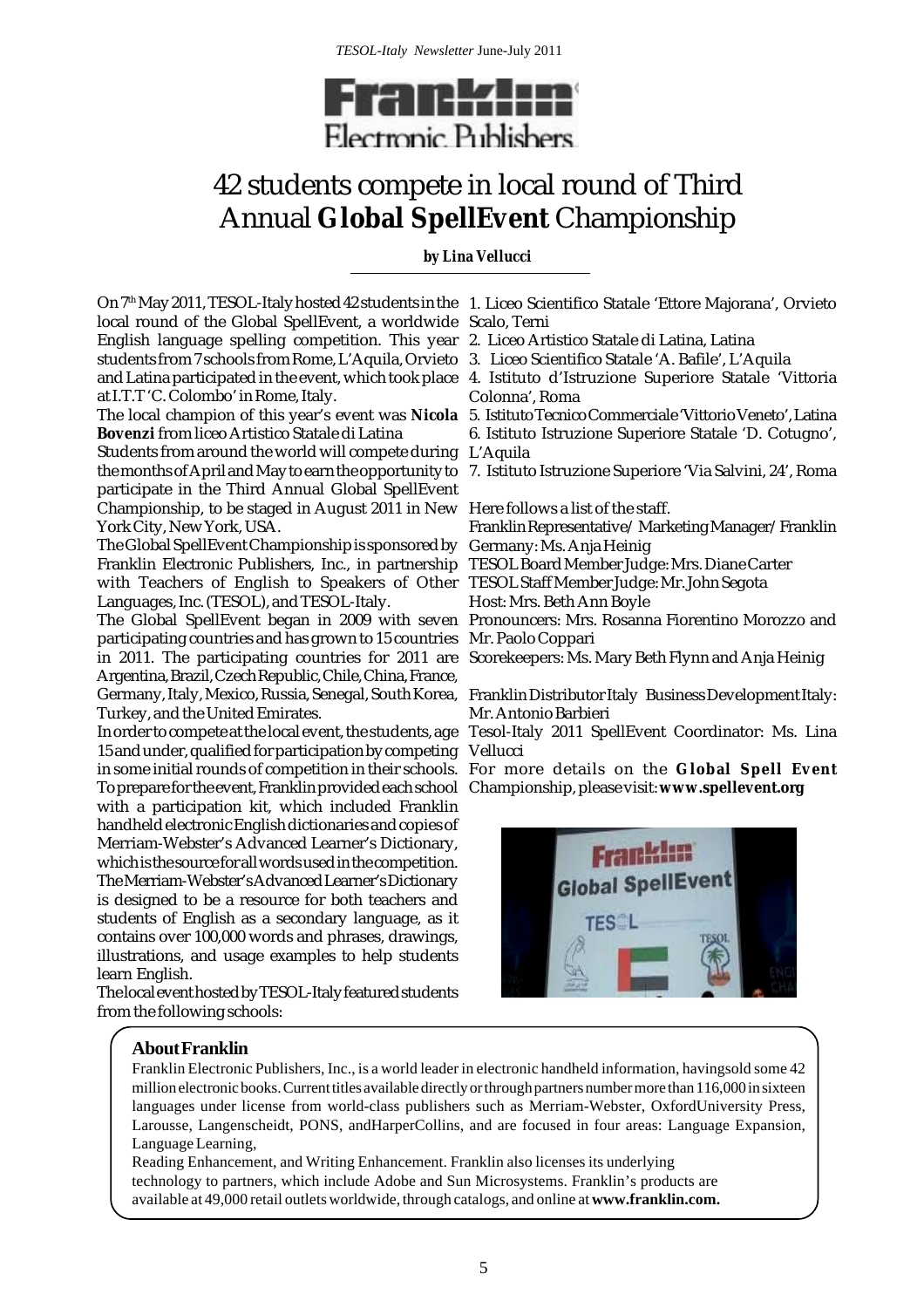

## **WebWatch**

*Teachers this is for you:*

by Letizia Corbucci

Dear Tesolers, this time I don't want you to think about lesson plans and students' homework anymore! Would you like to go on holiday, to improve your English, to read a good book or to re-organize your own material for next year? Whatever you want to do, there is only one rule: save your money! To make the most out of your wishes you can check the following websites out! You might find a good discount waiting for you!

## ITIC Card

## **http://712educators.about.com/cs/webresources/a/discounts.htm**

Here you can find instructions to get the International Teacher Identity Card (ITIC.) It offers special discounts, privileges and benefits to full-time teachers and professors. To apply for the ITIC, you need proof that you are a full-time teacher, professor or instructor at an accredited educational establishment. You must be employed for a minimum of 18 hours per week for a minimum of one academic year

## Travelling

## **http://www.statravel.com/cps/rde/xchg/us\_division\_web\_live/ hs.xsl/teacher-discounts.htm**

STA Travel has negotiated teacher discounts on many of the world's top airlines.

Whether you are looking for a quick domestic trip, or a multi-continent Round the World adventure, they have discounted teacher airfare for you **http://www.educatorstravel.com/**

Educators Travel Network is a membership based travel network for friendly, congenial people who work in or retired from the field of education.

## **http://www.discounttravel4teachers.com/**

Discount Travel 4 Teachers is the premier online travel planning and flightbooking site, dedicated to teachers and their families.

## Teachers' supply

## **https://store.schoolspecialtyonline.net/**

Teachers will find an extensive assortment of Arts & Crafts items, including the lowest price on construction paper, crayons, paints, and glue. You'll also discover a wide selection of classroom furniture, carpets, dramatic play, language, manipulatives, and other popular educational items at unbeatable prices.

## Online and high street shops

## **http://teachers.psdiscounts.com/**

Whether you are a teacher, lecturer or other member of staff who works in the education sector, this discounts website is for you.

Enjoy your summer and remember: Who is rich? He that is content. (B. Franlkin)

*Teachers' discount! Visit TESOL Italy Website*

*www.tesolitaly.org*

## *WORDS & WORLDS*

by Beth Ann Boyle

*(continued from p.1)*

corpora. **Prof. Do Coyle** is an expert in learning innovation and motivating learning through CLIL. She is also based in the UK and is sponsored by the British Council.

As you can see from the plenary speakers, our 36<sup>th</sup> National Convention is something that you can't miss! So keep checking our website and the Newsletter for updates - to find out more about the social events and the talks and workshops planned.

## *Food for thought*

*(continued from p.3) by Franca Ricci Stephenson*

*in EFL contexts."* And I add that teaching time is too limited to indulge in less meaningful activities and pointless competitions. Let's carefully choose what we offer our students.

<sup>1</sup> Yujong Park is a researcher at Korea Institution for Curriculum and Evaluation and an adjunct professor at Ewha University

**2**  1. What's your thinking about neuroenhancers? Do you agree to use them?

<sup>2</sup><sub>2</sub>. Do you have any experience taking neuroenhancers?

 $\frac{2}{3}$ . Do you consider the use of neuroenhancers as something that would cause inequality? If you do, to what extent do you think so? If you don't, do you think that they actually bring the opportunity of equality, especially in the field of education?

 $2<sub>4</sub>$  Do you think the use of these drugs (neuroenhancers) should become legalized?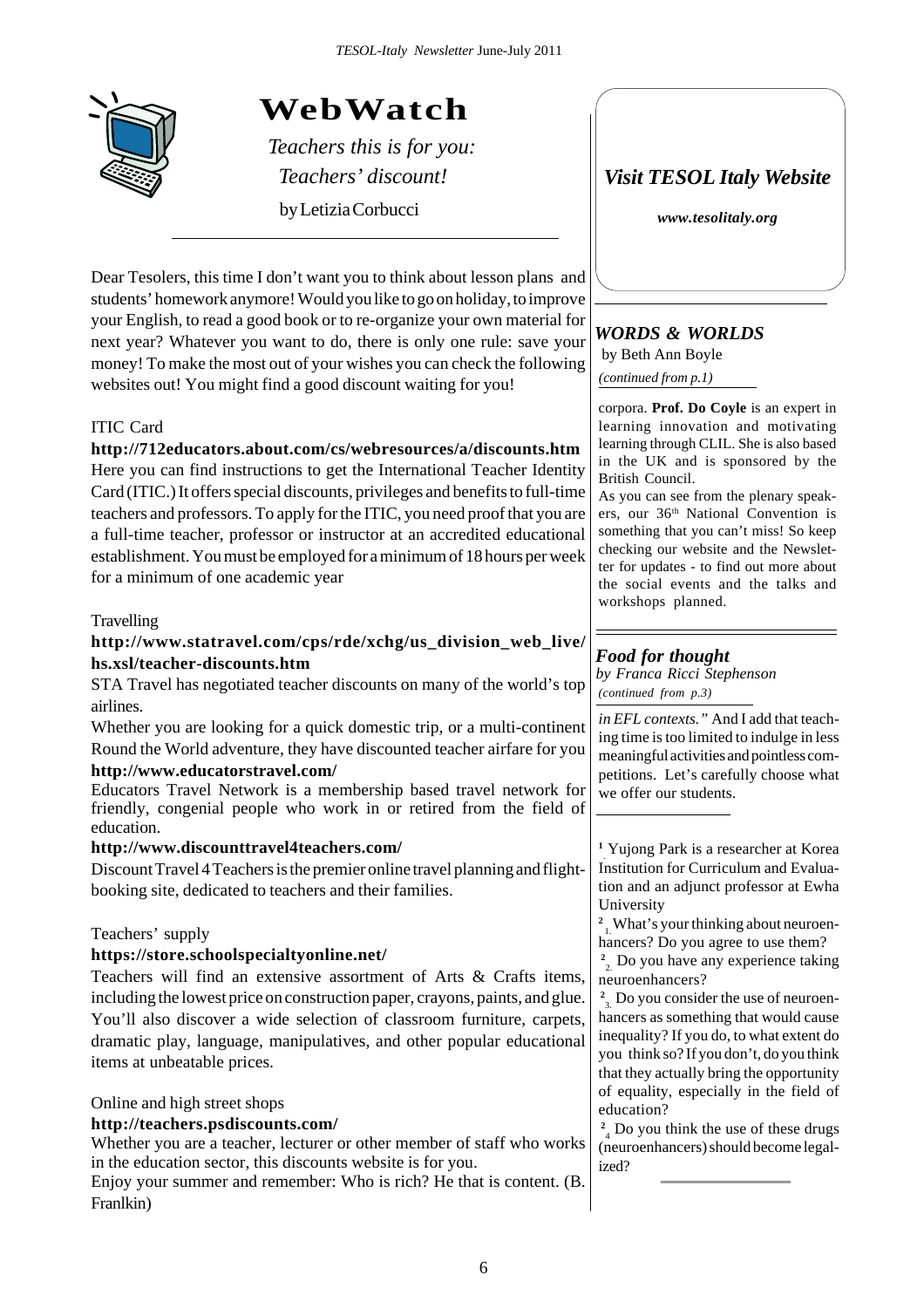# Translation in Love by Marina Morbiducci *Parallel stories*

We dare say that translation is presently experiencing a revival in language teaching (let's consider, in particular, the groundbreaking book by Guy Cook, *Translation in Language Teaching,* OUP, 2010); or better, to be preciser, translation is witnessing a new birth in the classroom not only because the linguistic empowerment that has always traditionally provided is being appreciated anew by teachers, but also in the sense that translation is now being studied in its intersections with ELF research (see the recent Call For Papers issued by University of

#### Messina: *English as a Lingua Franca: Implications for Translator and Interpreter Education*).

In this column, this time, we will deal with a little bit of theory by way of practice; as Popovic put it, theory has never harmed anyone, and we should really keep in mind that it is thanks to theoretical studies that the language of translation preserves itself from becoming "translationese" (see Bruno Osimo, *Manuale del traduttore*, Hoepli, 2003).

Typically, we are warned that translation is never a matter of one-to-one correspondence; the word by word technique does not simply hold good in all cases; however, the text we are in front of, when we are to translate it, is one and is whole and is a whole, an integral text, with its own internal laws and meaning, this must be respected; the author is one and the translator, with a generous action of transfert, becomes that same person, embodying her/his intended meaning, and transporting it into her/his target language; when this happens and the transference is successfully performed, we have a good, "faithful" translation, otherwise we can have "parallel stories", as I will shortly show. Indubitably, the translator is a second hand writer (Laura Bocci, interestingly, titled her book on translation *Di seconda mano,* Rizzoli, 2004) accustomed to become someone else according to the text s/he is confronted with; interpreting from another language, different from her/his native one, s/he creates a sort of programmatic estrangement from her/himself, and this is not easy to achieve all the time, especially for those who are not properly trained. The translator is a person who has to disappear, to withdraw her/his ego, when s/he is at work (it's not by chance that Lawrence Venuti wrote his famous *The Translator's Invisibility, A History of Translation*, Routledge, 1994, 2008):

what a difficult mental operation for a young mind! (I'm thinking about our students). At the same time, , we also face the double intersemiotic passage that we perform in translation, a process so clearly explained by Bruno Osimo, once again.

Drawing from Peeteer Torop's notion of "total translation" (Peeter Torop, Bruno Osimo [a cura di], *La traduzione totale*. *Tipi di processo traduttivo nella cultura,* Hoepli, [1995] 2010), Osimo effectively describes the four stages: 1- when we read a text to be translated we are in front of a verbal text; 2 the subsequent level of the text, in the translational process, is mental, because the original text (prototext) has not yet become a written text in another language (metatext), and this happens at the stage of reading; 3- at the stage of writing, when the prototext undergoes the passage of becoming a written text in the target language, 4- it then goes from mental to verbal again, in written form.So, summing up: prototext/ reading: verbal '--> mental; metatext/writing: mental '--> verbal. That's why translation is so demanding, but also that's why it is so necessary: it requires from us to be able to remain among uncertainties, like acrobats!

Let's consider the excerpt from Lisa Kramer Taruschio's short story Naples to Rome, 1964, that I used in my class:

*The two appeared on the platform nearly five minutes before train time, according to the clock just above their heads. The young woman was dressed in black and carried a small patent leather makeup case; the tall elderly man, who faced the train, had thick white hair and a moustache, and his fine features were gnarled with concern. Wearily, he set the overnight bag he'd been carrying down next to him. Certainly he was over sixty, with a slight paunch, but his manner was distinguished, the look of a man used to better times. In the old days, men like him met colleagues at the Gambrinus and spent the afternoon over coffee and an aperitif discussing politics or art. [*…]

Reflection is an important feature, absolutely compulsory in the case of translation, if we want to reproduce, in the interlingual passage, a text which makes sense. However the projection of our leap of imagination sometimes produces a sort of parallel text, quite diverging from the original one. See what happened in my class with the rendering into Italian of some expressions, apparently quite unambiguous:

 "according to the clock just above their heads" $=$ 

**1- come avevano concordato prima con i loro superiori;**

**2- rispettando l'orario dell'orologio in testa;**

**3- accordatisi con l'orologio che sovrastava incombendo proprio sulle loro teste.** The simple description of "thick white hair" becomes: "**con i capelli bianchi concentrati**"; not to mention the chunk "his fine features were gnarled with concern", fancifully translated as =

1- **le sue buone caratteristiche erano contratte con dispiacere**

**2- le sue gradevoli parti del viso erano scavate con cura**

**3- i suoi tratti delicati erano scomposti con consapevolezza**

**4- i suoi lineamenti erano disfatti dall'età**

**5- i suoi lineamenti erano invecchiati con cura**

**6- i suoi tratti somatici esprimevano preoccupazione**

**7- le sue parti migliori erano notevolmente invecchiate.**

The list could continue, but it is obvious that even simple words such as "features" and "concern", can create interpretive problems! There are many parallel stories in mind underlying such translations, no doubt; "*Wearily, he set the overnight bag he'd been*

*carrying down next to him*" becomes:

**Indossandola, lui posò per una notte la valigia.**

From another passage used in class, I drew the definition "fullfledged American" and that, too, gave way to various versions:

**uno sbandieratore americano, un agile americano, un americano al cento per cento, un americano con tutti i crismi, un americano modello, un americano a tutto tondo, un americano coi fiocchi, un americano pienamente plagiato, un americano pienamente integrato, un pieno cittadino sotto la bandiera americana**… (good for July 4th!): there is obviously some work to do with the creativity of our students, and translation can help in straightening down such parallel stories…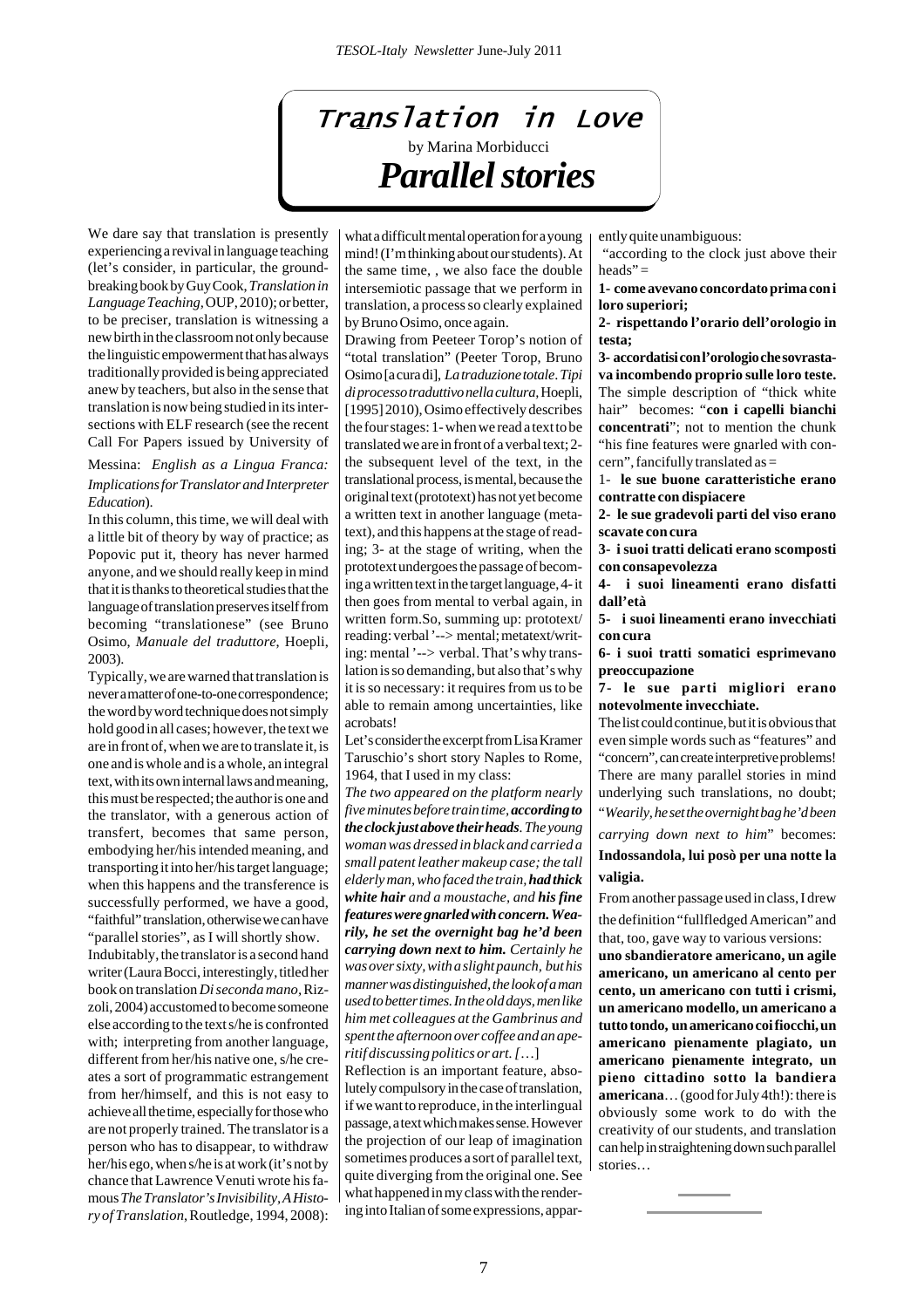## **IWB (Interactive Whiteboard) for dummies**

by Maria Teresa Ciaffaroni

Sooner or later language teachers are bound to come across an IWB in their classroom, since both state and private education authorities are investing in this kind of technology and it is estimated that one in seven classes in the world have got an IWB. But what can language teachers do once they have an IWB at their disposal? First they need to know what IWB functions amount to, then they have to figure out what kind of activities can be devised for or performed with each function in a language class.

Let's start from a definition. An IWB is an interactive display connected to a computer and a projector which projects the computer screen onto the board where you can interact with the computer through a pen or a finger, or other device. On the upside, having an IWB in your class means having a computer, plus a big display, plus some effective , collaborative tools all in one. In addition, if you have an Internet connection, you can get access to a huge array of language resources and materials. On the downside, different IWBs use proprietary software which are not compatible so far. Anyway all currently available IWBs share more or less the same tools, so if you learn to use one you can use them all.

The main IWB functions can be grouped into 4 areas: writing; visualizing; managing multimedia resources; saving/recording.

#### **Writing**

Being the IWB a board, writing is one of its key functions. You can write on an IWB using a pen or your finger, the computer's or a virtual keyboard. No matter what tool you choose, whatever you write becomes a digital object which can be saved, moved or modified in colour, size and font. Handwriting can be transformed into typewriting using a text recognition function. You can also erase handwritten text using a real or a virtual eraser, while typewritten text can be erased via the erase function from the main menu. Unlike traditional blackboards, written text can be stored, retrieved and used again and again. Writing also includes drawing tools with lines, arrows and shapes. Each drawing can be saved, moved, or modified in size and colour. Hand-traced forms such as circles or squares can be made perfectly



regular through a shape recognition function. Drawings can also be grouped together and locked in a special position on the board. Finally writing tools include a wide range of highlighters and special pens which can be used to manipulate text or images.

## **Visualizing**

An IWB is a big display, thus a visual tool on its own, in addition all IWBs provide some special tools such as a spotlight, a zoom and a curtain. The spotlight can be moved across the board to reveal specific sections while the rest of the board is shadowed. It can be enlarged or reduced according to needs. The zoom allows you to enlarge or reduce objects while the curtain is used to hide or reveal what's on the board, either horizontally or vertically. You can also use shapes to hide images or text which can be revealed by removing the shapes.

#### **Managing multimedia resources**

Multimedia is one of the main advantages of IWBs. Resources of any kind can be displayed on an IWB provided they are in digital format. You can copy or insert images, you can insert audio and video files such as music, film clips, radio clips, TV clips or you can add links to multimedia resources from the Internet. Creating links is quite simple. You just have to select an object on the board, right click on it and click on add link and that's that. Multimedia resources can be stored in folders in the gallery provide by all IWB for retrieval.

#### **Saving/recording**

In an IWB you can create as many pages as you wish, like in a Power Point presentation, using the add new page function. Pages can be saved just by selecting save as from the file menu. IWBs have folders to save your files but you can create your own and position or arrange them as you like. To open a file you just have to double click on it. All IWBs provide a recording function which allows you to record both yours or your students' voice and whatever you do on the board. This function is particularly useful to create tutorials or lessons for revision.

In case you need a more detailed description of IWB functions you can have a look at a series of 9 mini tutorials created by Cambridge for an old version of Mimio IWB. The basic functions they illustrate are still the same.

**http://www.youtube.com/ watch?v=lLxVjw1yvRk&feature=related**

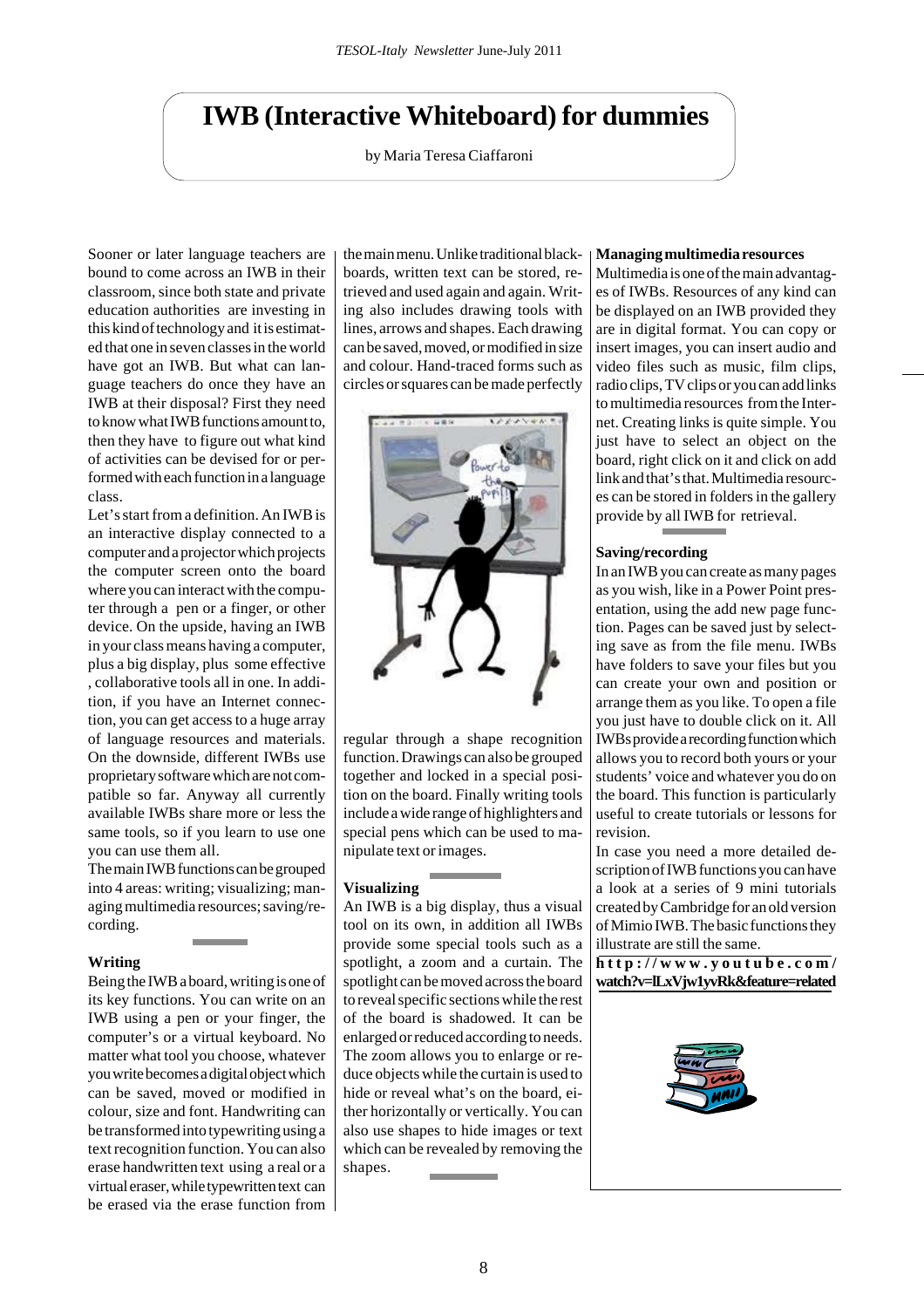## **The Electronic Village Online Provides Free Professional Development Annually**

by Aiden Yeh, Sandra Rogers, Heike Philp, Kalyan Chattopadhyay, Carla Arena & Vance Stevens

With the advancement of Internet technology, teachers find it necessary to expand their knowledge and enhance their technological skills to be able to effectively integrate technology into their teaching. One of the traditional ways of doing this is by attending local and/or international conferences e.g. TESOL or IATEFL. However, attending such conferences do not come cheap; airfare and lodging, plus conference fees can be very expensive. For some teachers, the cost is more than their monthly salary, and they may not have access to other sources of funding, thus finding it impossible to travel and participate in traditional forms of professional development.

Recognizing these constraints, the CALL-IS took advantage of the availability of technology and the advancements of online distance learning courses and came up with an idea of bringing a similar-high caliber TESOL colloquia, forums, discussions, and workshops to teachers all over the world thru the Electronic Village Online (Hanson-Smith & Bauer-Ramazani, 2004). EVO is a fiveweek session (from January- February) offered entirely online to language teachers worldwide annually. Usually there are about 10-12 sessions offered, and some of these sessions are also presented at the TESOL annual convention.

How does EVO differ from online professional development courses? One of the biggest differences is that EVO sessions are free! The EVO moderators, mentors, coordinators, and participants are all volunteers. They're offered by educators who have vast experiences and are considered experts in using Web tools as part of their language instructions and/or knowledgeable enough on topic/s of their EVO session. Secondly, participants are not graded. Although there isn't any money involved, the process of vetting EVO proposals, training of EVO moderators, publication of Call for Participation, and the way the actual sessions are conducted adhere to the same professional quality TESOL colloquia, discussions, and workshops are known for.

Here's a list of EVO sessions that already took place in 2011:http://tinyurl.com/ 36nxyaw. TESOL Italy sponsored an EVO session for the first time in 2011 titled, PLEs & PLNs for Lifelong Competencies. The moderators were Daniela Cuccurullo, Letizia Cinganotto, and Susan Burg. They created **PLE & PNE for Lifelong Learning Competencies**, learning environments for training teachers on TESOL Italy's Moodle and a wiki on PBWorks.com. Here's the link to their wiki: http://tinyurl.com/3w6uo9m. They had 132 participants for their session! Since this was their first time moderating, they received helped from several EVO mentors throughout the process.

Another well-attended session offered in 2011 was the **Digital Storytelling**: **From Images to Motion to Great Stories**(**http:/ /digistorytelling.pbworks.com**). In this session, participants were introduced to various online tools for digital storytelling and learned how to effectively incorporate those resources into their teaching practices. They explored how images, music, slideshows, among others, could be used in educational settings for storytelling. By the end of the workshop, participants were able to develop a digital storytelling plan to promote students' creativity, engagement and learning, incorporating digital production into their lesson plans. There were around 250 educators all over the globe taking this session. Two of the Digital Storytelling comoderators - Jane Petring and Mary Hillis presented the results of the projects they carried out with their students at the TESOL Convention 2011 in New Orleans. All the ideas and resources from Mary Hillis and Jane Petring's presentation, **Using 21st Century Tools to Explore 19th Century Literature**, are available at **http:// educationconnections.pbworks.com.**

The VIrtual Language Learning and Group Experience (**VILLAGE**) session focused on language learning in Second Life (SL). With 167 participants signed up on the VIL-LAGE's Grouply site **http:// village.grouply.com**, and 50 new ones on SL, this proved to be a very lively session indeed. Moderators Dennis Newson [Osnacantab Nesterov], Kalyan Chattopadhyay [Kalyan Horatio], Nahir Aparicio [Nahiram Vaniva,] Mary Pinto [Mary Rousell], Carol Rainbow [Carolrb Roux], and Heike Philp [Gwen Gwasi] conducted 65 live events with dual goals. Namely to introduce language educators on the one hand to the awesome potential of teaching in SL, and on the other hand to build community. Their wiki provided the weekly schedule, numerous links to SL places, videos, and technical information: **http:// village2011.pbworks.com.** This two-fold approach resulted in half of those events focused on visiting language learning sites, touring real-life places, and building workshops. The other half was dominated by bonfire chats and discussions taking place, which gave time and space for adding each and discussing with SL expert teachers. A summary and a list of the recordings, as well as testimonials can be found on this page: http://village.grouply.com/page/summary.

Another session that's been running for several EVO sessions now is **Multiliteracies for Social Networking and Collaborative Learning Environments**. Course content was prepared largely by Vance Stevens with contributions from Jen Verschoor and Nelba Quintana, and moderators over the years have included Nina Liakos and Dennis Oliver. The course is archived each year and renewed continually at **http:// goodbyegutenberg.com.** The course departs from most other sessions in that it is conceived as an ongoing community event. Whereas other EVO courses tend to start fresh each session with new portals and few overt connections with participants and artifacts from previous sessions, if any, the multiliteracies course has nurtured its community from the start, and current year participants are often joined in their discussions by voices from past renditions. Another way the course differs is that it adopts certain principles from MOOCs, or massive open online courses (except we replace massive with miniscule in our version of the acronym). In such courses participants are expected to orient themselves within the course, declare their objectives and point of view, and then essentially make their own path through the course, largely through networking with others in the course and breaking into their own discussions of aspects of the course that interest them rather than rely on having the moderators drive the way the participants progress through the material. With that in mind, the course emulates real life where the content might be regarded at first as being daunting, when in fact it's presented as a berry bush, where not all the berries are meant to be picked, only the most accessible and appealing. The course strives to model how information overflows in real life but can be managed through awareness of the appropriate digital literacy skills. Participants are encouraged to develop eportfolios which state their goals in the course and document progress made in meeting them. The Electronic Village Online has been providing educators with opportunities for professional development that go beyond institutional and national boundaries. It has proven to be an efficient way to connect professionals in the educational field and to weave those connections year-long in a more powerful network of like-minded educators who support each other in their daily activities.

other as friends, adding each other to groups,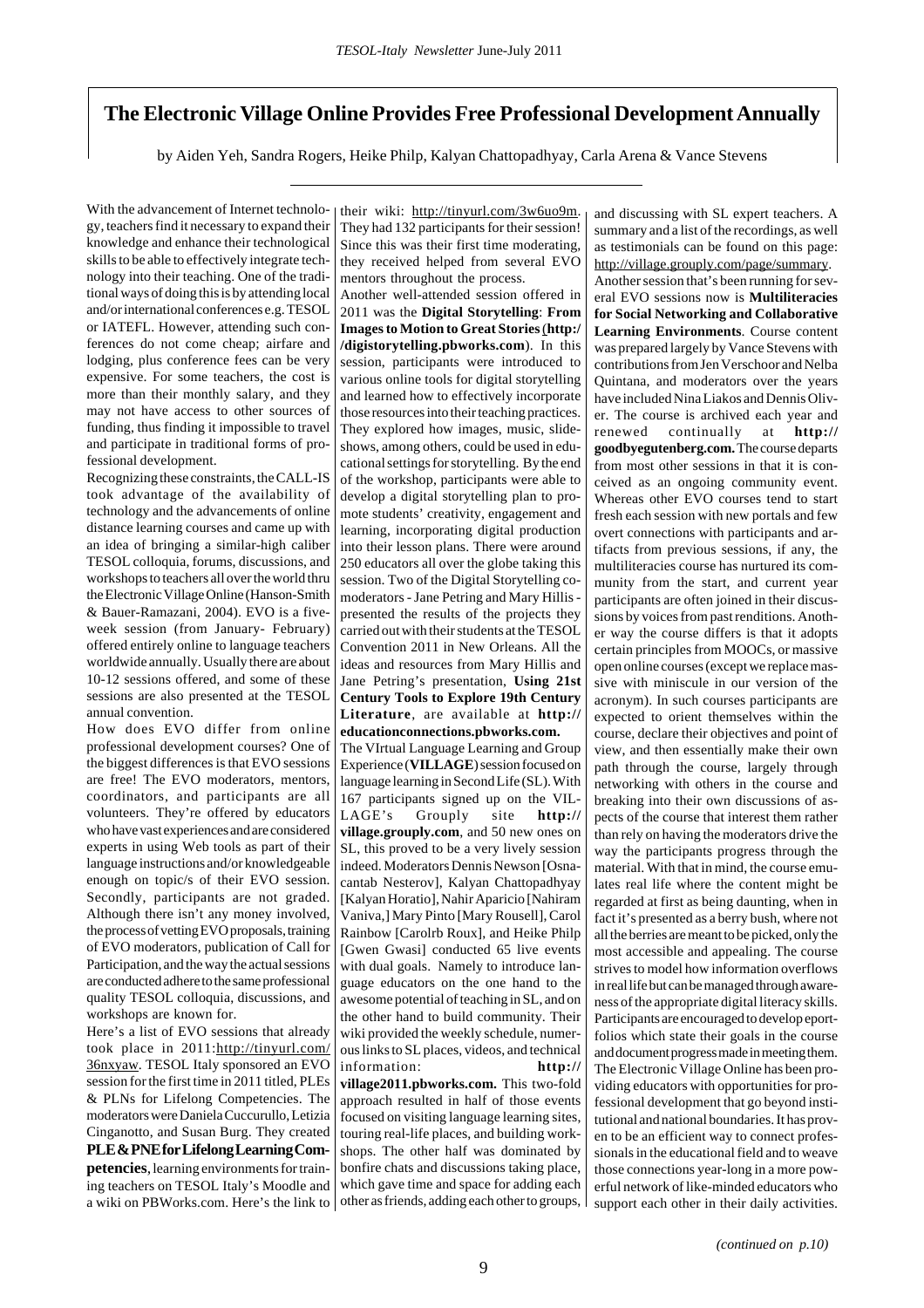## **The Electronic Village**

 *(continued from p.9)*

Many past participants become active members in the network and end up offering their own sessions in their area of expertise. It's an online "entity" that has gained a life of its own and has become an annual meeting point for those professionals who look for recycling and renewal of their pedagogical practices, fresh perspectives, and the constant interaction with other educators. The EVO has become a learning hub for the ones who seek sustainable, ongoing professional development.

**EVO's mission statement**: The EVO is a creation of TESOL's CALL Interest Section. In this age of electronic communication, it seems a natural way to bring the issues of our profession to the international stage. Our goal is to allow learning anywhere, anytime, with as little expense as possible. Thus EVO moderators and trainers are all volunteers, and participants need only provide their own Internet access to take part in activities. Contribution as a moderator is a significant act of volunteerism, and forms an important service to our profession.

#### References:

 Hanson-Smith, Elizabeth , and Christine Bauer-Ramazani. (2004). Professional Development: The Electronic Village Online of the TESOL CALL Interest Section .TESL-EJ, Volume 8. No. 2. http://tesl-ej.org/ej30/int.html.

## **WORDS & WORLDS**



**Tesol Italy's 36th Annual National Convention** 

Rome, November 18-19

#### **THEMES**

**Content through Language Identity and Diversity Primary Language Education Motivation in Language Learning** 

## *Foreign Language Learning* by Stefano Mochi

*(continued from p.1)*

way they organise their internal 'architecture': where the place for eating is located, where the one for cooking, the one for sleeping and so on. Also, these places may be allocated smaller or greater spaces in the house. In linguistic terms, we can define the different spaces the house is divided into its 'features' - which may be more or less unique from country to country - while the operations carried out to turn the individual spaces into a whole may be defined as the 'computational process'. Yet, even though the latter may assemble the spaces and the objects in the house differently from country to country, the process *per se* remains universal: all the combinatorial units have to be tied together and none of them can be eliminated.

Turning to language acquisition, we can compare the foundations of the house to 'functional projections' (e.g. the underlying structure that allows words to be glued together: agreement relations, auxiliaries, tenses, cases, and so on), the existence of which we take for granted because we can only see the

facade, the roof and the floors that hide them. The latter element can be compared to 'lexical items' (e.g. words and morphemes), that is to say, the surface realizations of the underlying structure. Houses also have different internal properties because they are built up differently, in the same way as languages from the world are or - to extend the metaphor further - we can suppose that they do not have a separate room for cooking, for sleeping, etc. Despite this, there must necessarily be a place where to sleep, even though it might be a 'null space', that is to say a space not specifically devoted to such a function (for example a bed in the dining-room), in the same way as elements in language may not receive phonological realization even though they are present in the underlying structure (e.g the difference between 'I think *Ø* you are right Vs 'I think that you are right'). Of course, in the early phases of the house-building process some foundations (e.g. functional projections) are not present and are built gradually over time (e.g. 'acquired'). The same goes for the floors, the facade and so on hiding them (e.g. "lexical items"). This, in my view, is what happens in First Language Acquisition.

However, when we go abroad, even though we may perceive that houses are different from the ones we have experience of in our native country, we are not led to suppose that they have no foundations, no roofs, no spaces where to sleep and so on. This, I argue, is what happens in Second/Foreign Language Acquisition. We already know what houses are made of have: they have internal elements (e.g. projections) as well as external ones (e.g. lexical items). Of course, we may not know exactly what their internal structure and forms are or what kind of foundations have been laid to build them up (e.g. their 'underlying representation'). Yet, what we do know for sure is that all these elements are, in some way, present, because we have been acquainted with them (e.g acquired) from observations of houses in our country (e.g. our native language).

Learning a foreign language, then, is like moving to a new house: what is needed to feel comfortable in it is just a little bit of enthusiasm, curiosity and, of course, determination.

#### References

Jackendoff, R. (2002) *Foundations of Language*. Oxford: Oxford University Press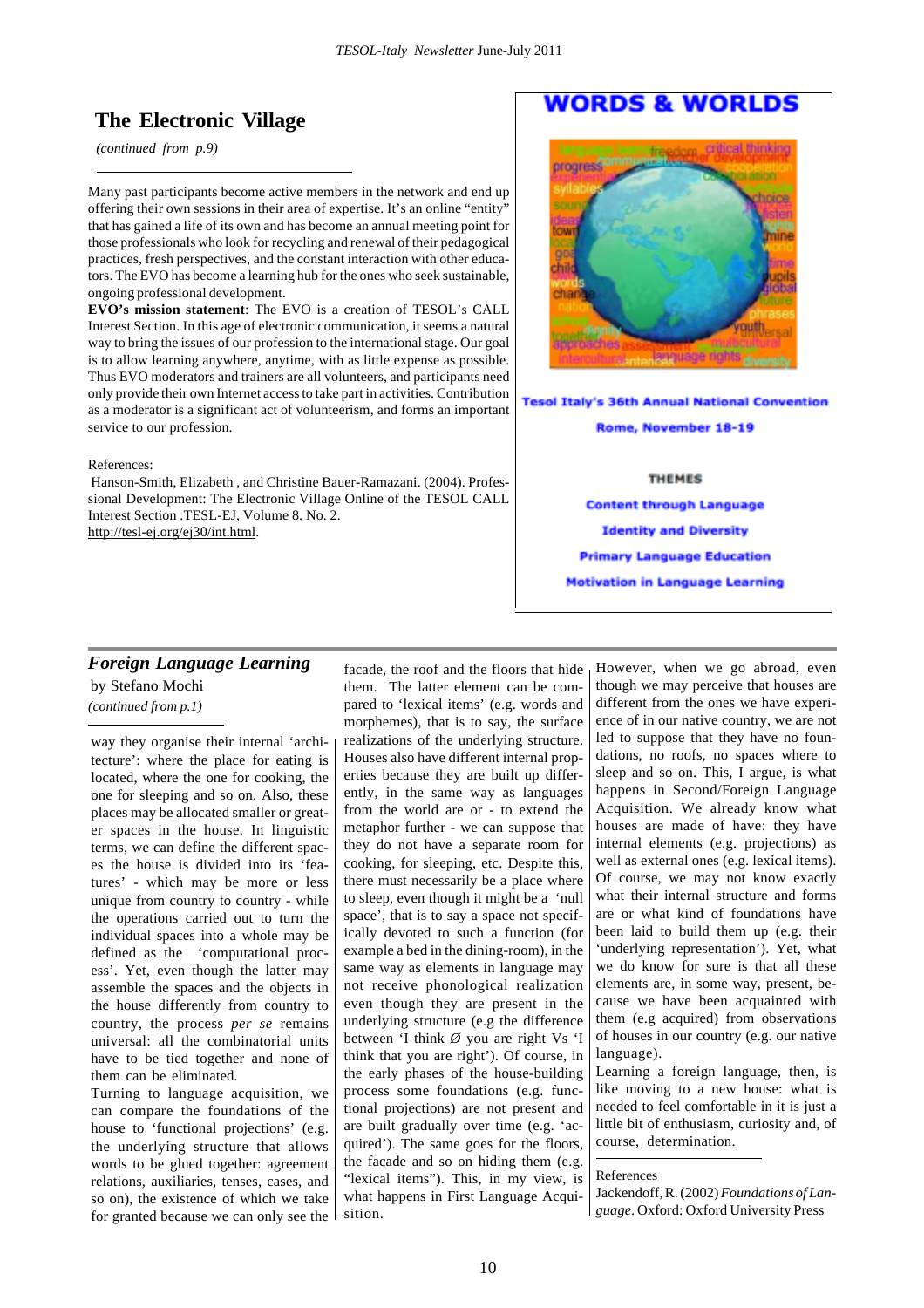# *NEWS from the GROUPS*

## **Unification of Italy Creative Writing Contest**

## A challenging opportunity to promote language and culture

by Maria Antonietta Ortenzi and Maria Grazia Maglione



This contest was the follow-up to the project Creative Writing organised last year by TESOL Italy's Local Group Rome with the support of Oxford University Press. This creative writing competition was addressed both students in the thirdform of "scuola media" and secondary school students of Rome. The theme chosen was both challenging and attractive as this year the 150th anniversary of Unification of Italy is being celebrated.

About fifty teachers of English took part in seminars held in December in three schools: L.S.S. "Primo Levi", L.S.S. "Teresa Gullace Talotta" and I.T.T. "Livia Bottardi". They were given information about the initiative and provided with materials, ideas and ethical and legalrules about the contest. They were also advised to encourage students to write their own stories, poems or comics in English trying to be original and creative. They were asked not to correct their students' productions in order to give importance to their creativity.

The main objective was to increase students' awareness of the problems of the Unification as well as to reflect on the meaning of national identity and the sense of state nowadays. Through this project, students could also improve written production in English, develop their autonomy, cross-curricular skills and use of multimedia resources. The texts could be handed-down family stories, memories, thoughts, and reflections about events, characters or problems that marked the Unification of Italy. The key idea was to see how the young generations face these issues from their own personal experience and point of view.

The winning texts were selected by the members of TESOL Italy's Local Group Rome and the O.U.P educational consultant Donatella Fitzgerald (and the members of TESOL Local Group Rome) considering above all the originality, creativity and effectiveness of the texts rather than accuracy.

Winners were announced at O.U.P.'s National Convention on 21(st) February 2011, and the awarded schools were the following:

Scuole Medie

S.M.S. "Anna Magnani"

Istituto Comprensivo "Via Santi, 65"

Scuole secondarie superiori

I.P.S.I.A. "De Amicis"

I.T.A.S. "G. Garibaldi"

L.S.S. "Teresa Gullace Talotta"

L.S.S. " Primo Levi"

Students were awarded prizes in two ceremonies held respectively at L.S.S. "Teresa Gullace Talotta" and L.S.S. "Primo Levi".

If you are interested in participating in the next creative writing contest with your students, please contact us: **maortenzi@fastwebnet.it and mg.maglione@libero.it**

| Join us and win                                                         |
|-------------------------------------------------------------------------|
| Let your students become successful writers creating their own stories! |
|                                                                         |
|                                                                         |
|                                                                         |
|                                                                         |
|                                                                         |